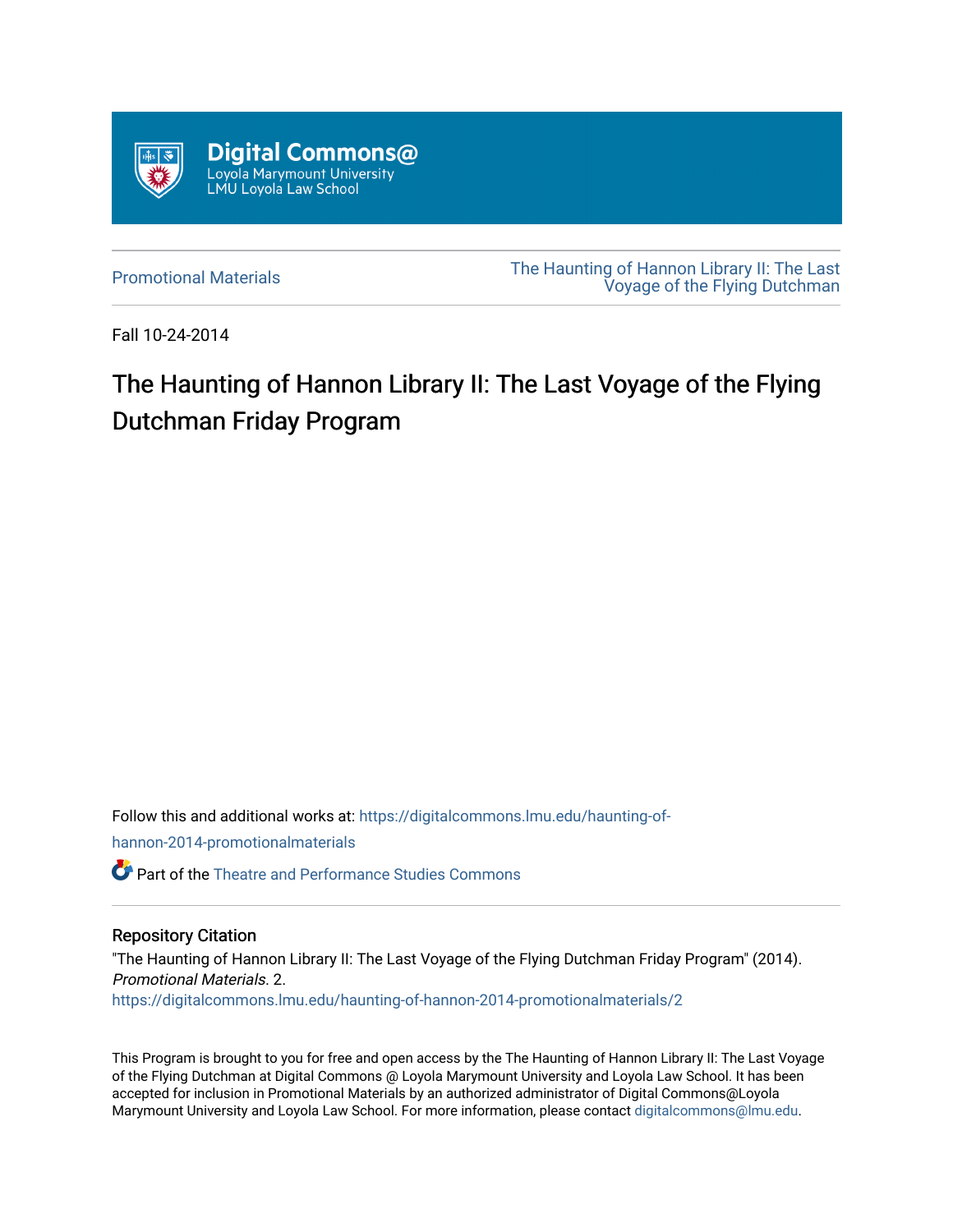## The Stories that Scared You Were:

The People who Scared You Were:

*The Wasteland* - T.S. Eliot *The Flying Dutchman; or the Phantom Ship* - Edward Fitzball *Kwaidan* - Lacadio Hearn *The Ghost Pirates* - William Hope Hodgson *Sea Curse* - Robert E. Howard *Herbert West, Reanimator* - H.P. Lovecraft *The Oblong Box* - Edgar Allan Poe *Scary Stories to Tell in the Dark* - Alvin Schwartz *Dracula* - Bram Stoker *Ringu* - Suzuki Koji

## Special Thanks to:

Our Ghostly Guides Cynthia Becht, Jamie Hazlitt, Carol Raby Jason Shepard, Rob Hillig, Pat McMahon Lacy Wetmore and Professor Baby, Ray Bradbury Dean Kristine Brancolini With apologies to Anthony Miller and Gordon Lightfoot

Sisi Ayoub (*Sea Curse*) Mikayla Blanchard (*The Ghost Pirates*) Jordan Block (*The Oblong Box*) Brigid Breen (*The Oblong Box*) Callie Carlucci (*The Ghost Pirates*) Emily Forest (*The Ghost Pirates*) Jess Gabor (*Scary Stories to Tell in the Dark*) Aisling Galvan (*Sea Curse*) Joey Glyman (*Scary Stories to Tell in the Dark*) Ksusha Genenfeld (*Herbert West,* Reanimator) Rick Henley (*Herbert West, Reanimator*) Christine Jungwiwattanaporn (*Kwaidan/Ringu*) Sam Kammerman (*Herbert West, Reanimator*) Patrick Koocheradis (*The Flying Dutchman*) Parisa Loftis (*Herbert West, Reanimator*) Hannah McMechan (*Dracula*) Rachel Morgan (*Dracula*) Katie Murphy (*Dust Witch*) Natalie Nasr (*The Ghost Pirates*) Kevin Nguyen (*Kwaidan/Ringu*) Teresa Nowitzki (*Scary Stories to Tell in the Dark*) Wendolyn Sims-Rucker (*The Oblong Box*) Christoph Wagner (*The Flying Dutchman*)

> Stage Managed by Savannah Lewison Costumes by Reed Sights Written & Directed by Kevin Wetmore